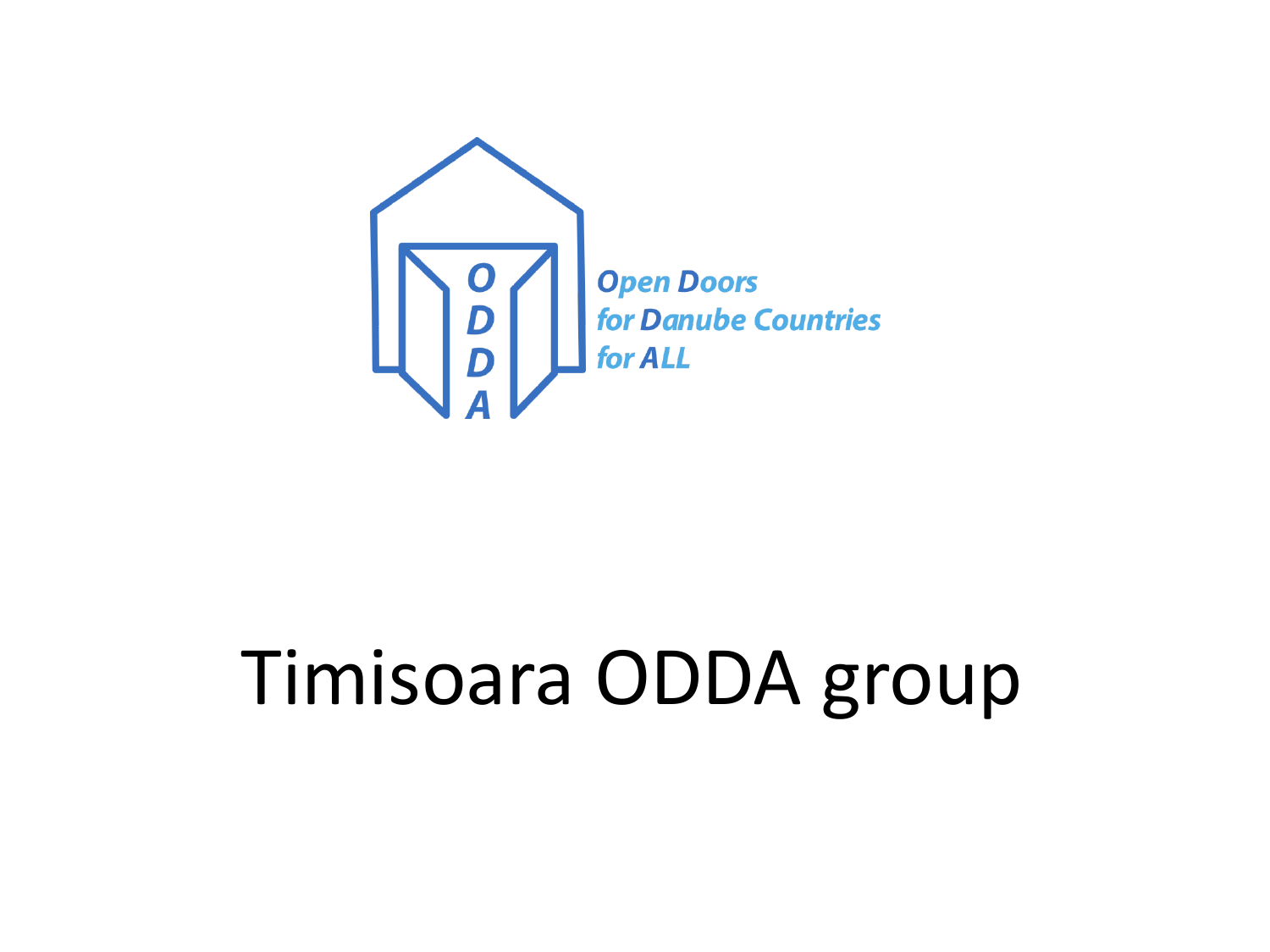# **First Partner Meeting in Bad Urach 24th July 2017**



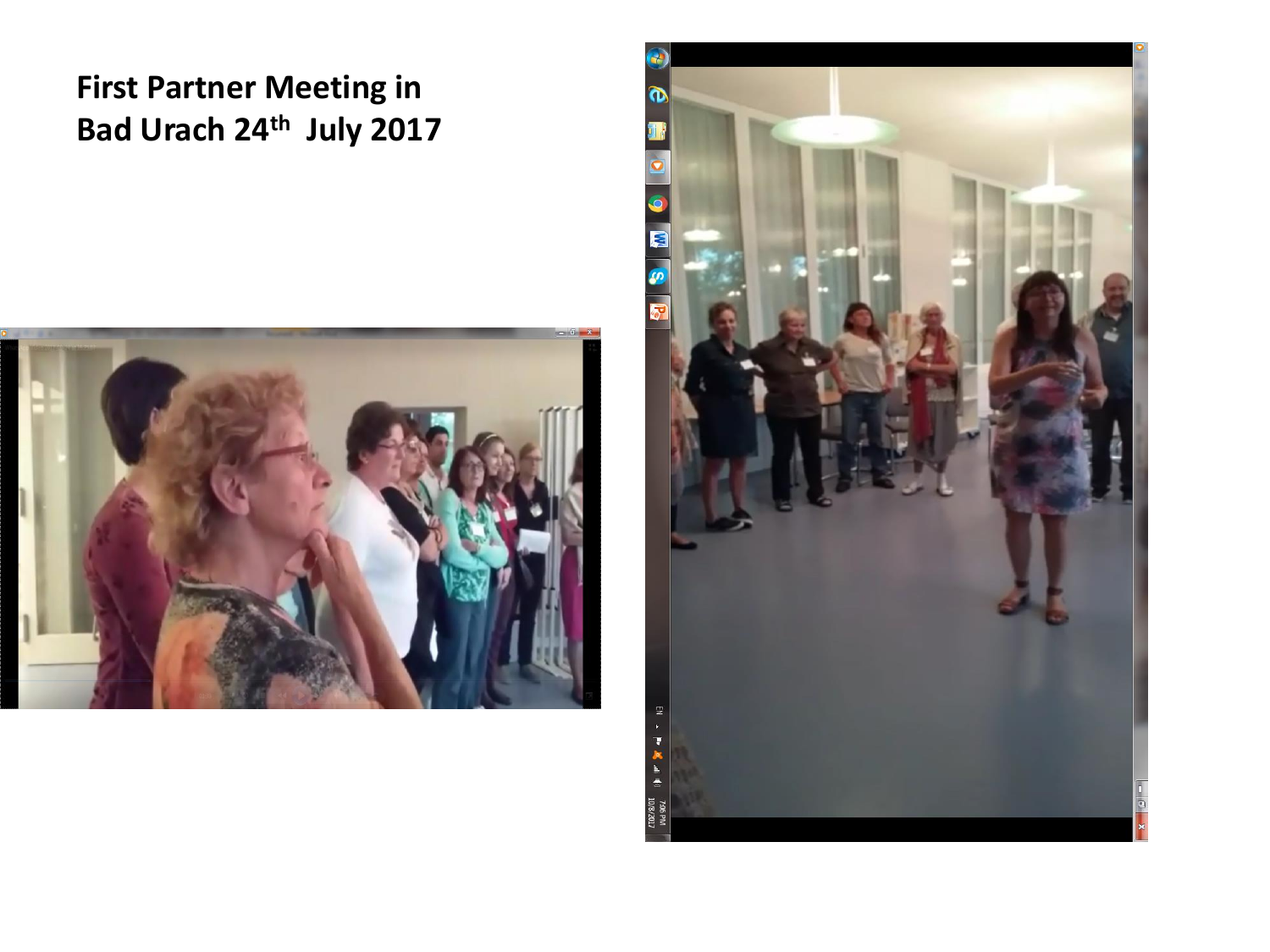# **GERMANY**

#### **Man greeting Man**

Men shake hands when greeting one another while maintaining *direct eye contact.*

#### **Woman greeting Woman**

Women shake hands while maintaining direct eye contact. Between good friends and family kissing on both cheeks is common, *starting with the right cheek.* Sometimes there are "air-kisses".

#### **Man greeting Woman**

At a first meeting a regular handshake will do. Good friends and family may engage in a light hug or a kiss on both cheeks.

**Depending of the region from Germany,** when dealing with groups of people, it's best to take the time to shake hands with everyone individually when arriving and departing.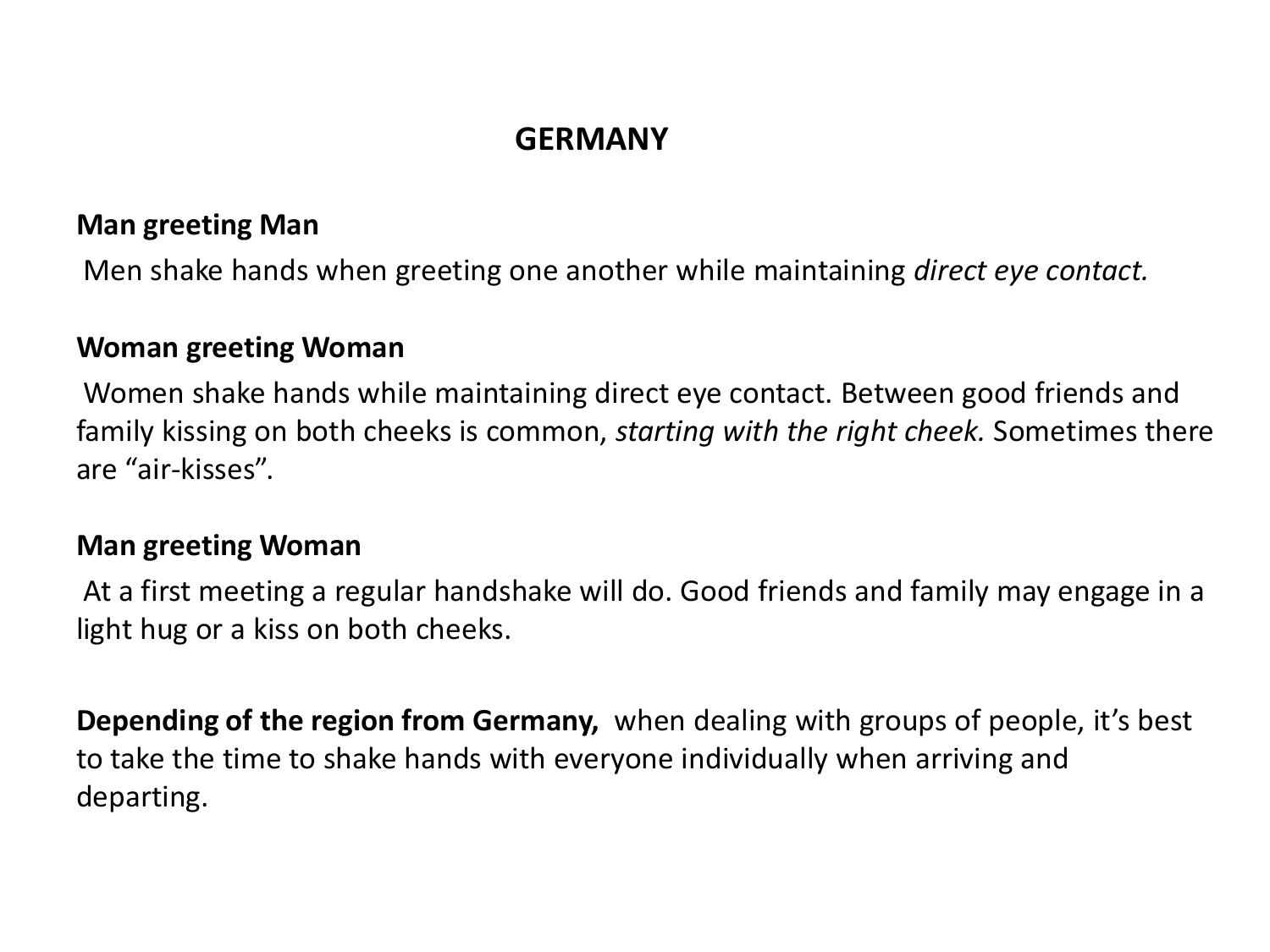# **CROATIA**

#### **Man greeting Man**

Men shake hands when they meet.

#### **Woman greeting Woman**

A handshake is common. Also, light kisses or *"air-kisses",* when you just touch cheeks and kiss the air.

#### **Man greeting Woman**

They shake hands. Good friends do light kisses or "air-kisses".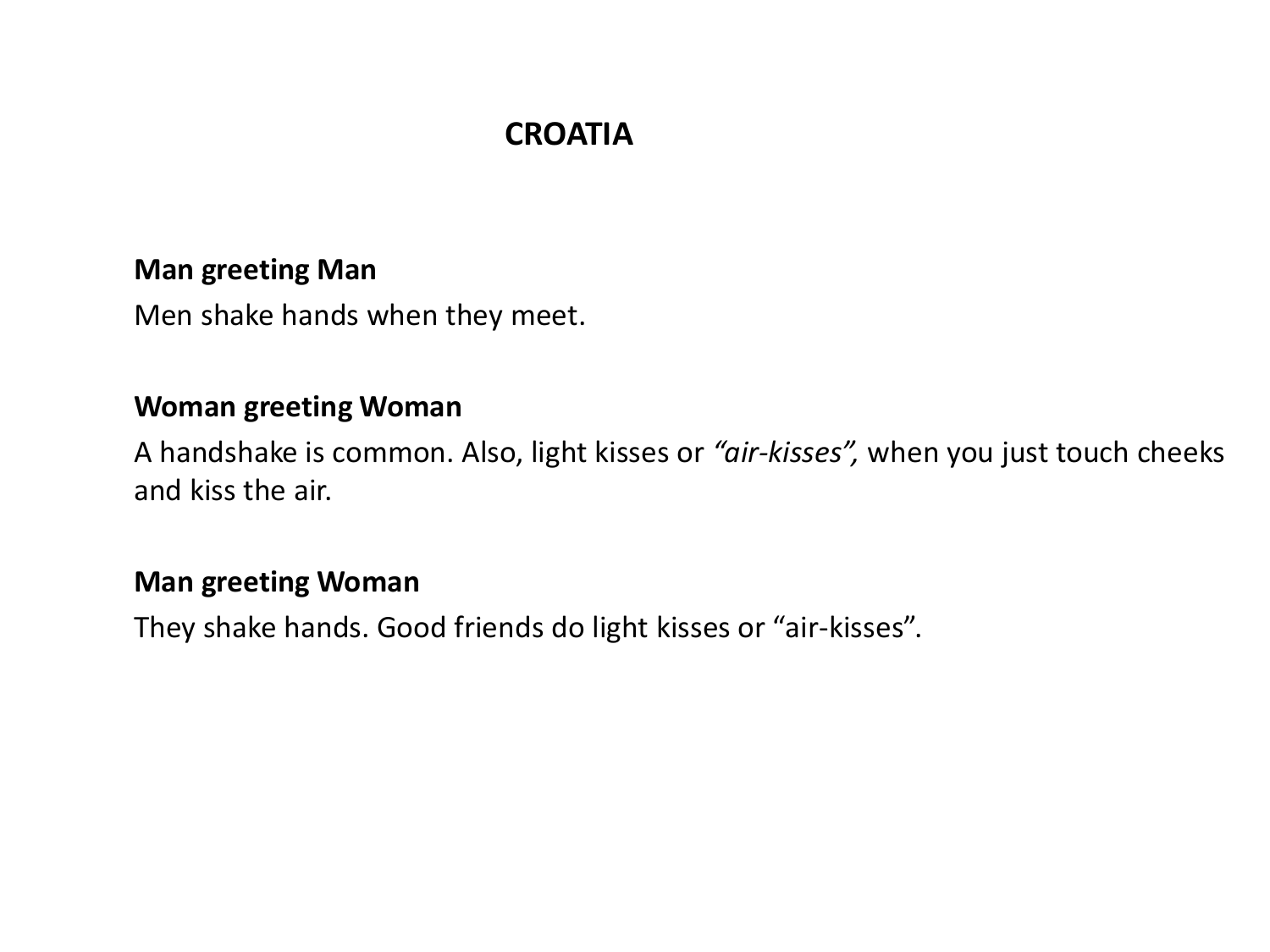# **AIR KISSES**



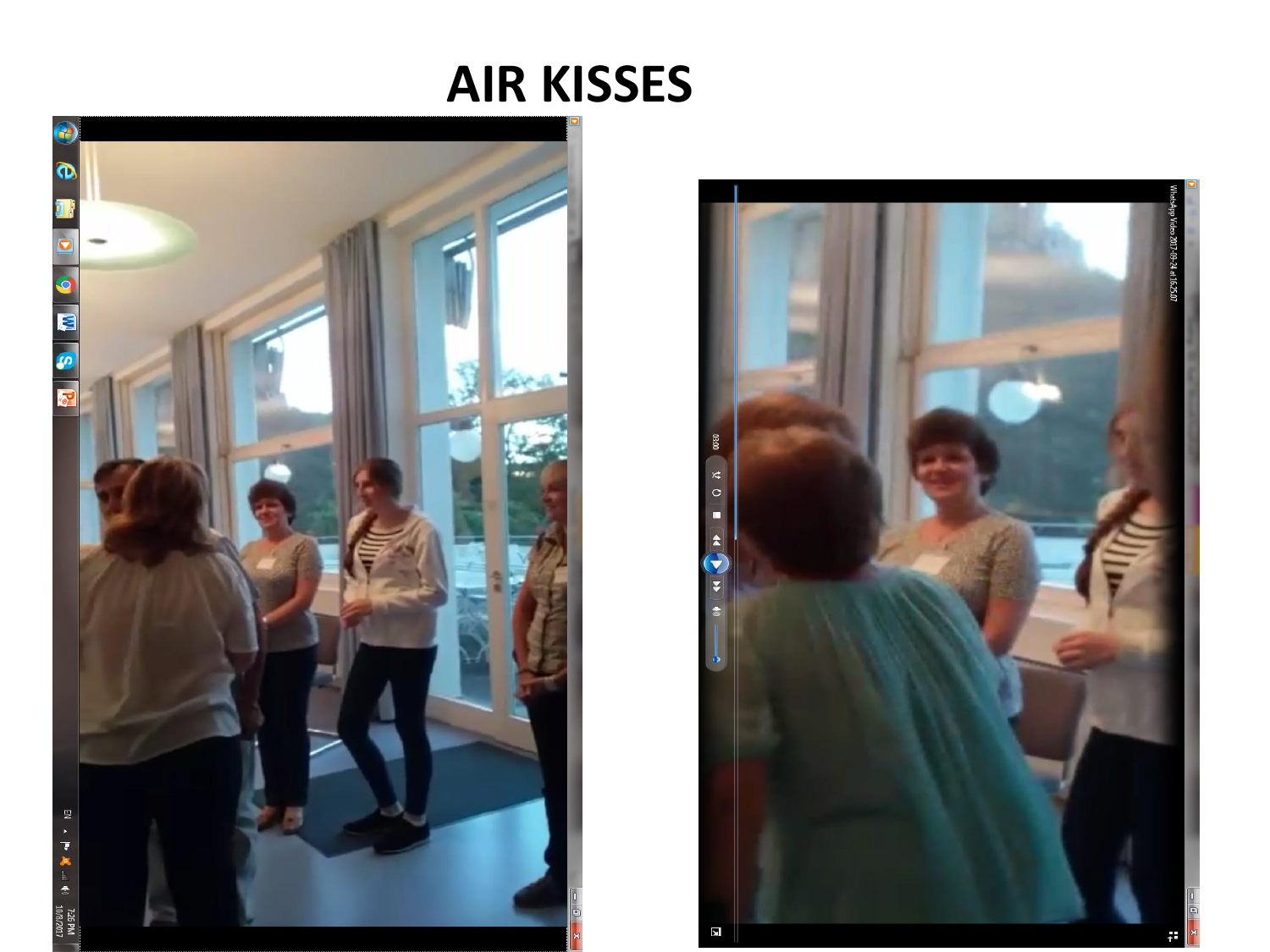# **SERBIA**

#### **Man greeting Man**

Men shake hands and *kiss the cheeks 3 times.* It has the Christian meaning of the Holy Trinity.

#### **Woman greeting Woman**

They shake hands and kiss the cheeks 3 times*.* 

#### **Man greeting Woman**

They shake hands and kiss the cheeks 3 times.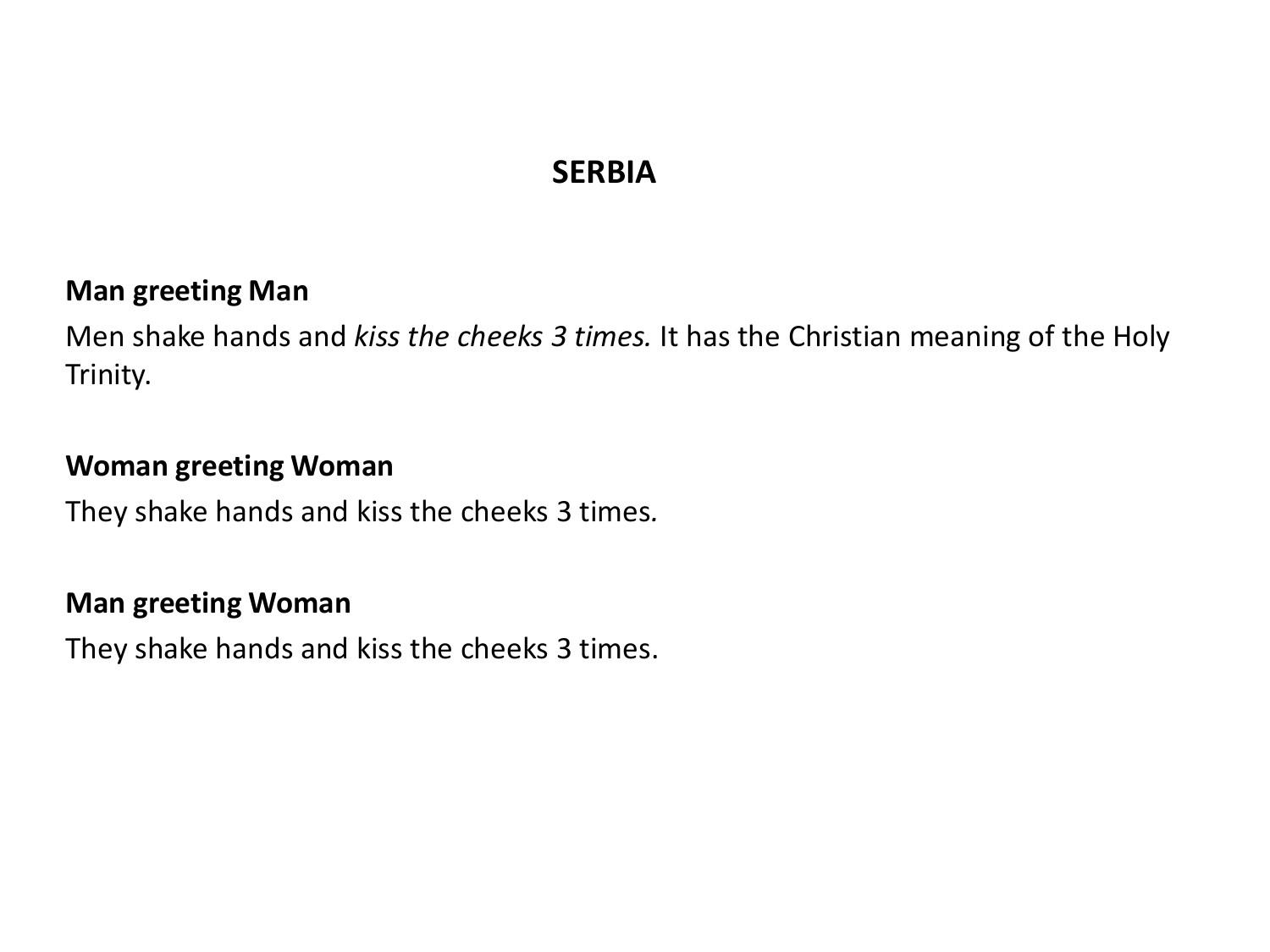#### **SERBIA**

# **Kisses on the cheeks 3 times, have the Christian meaning of the Holy Trinity**

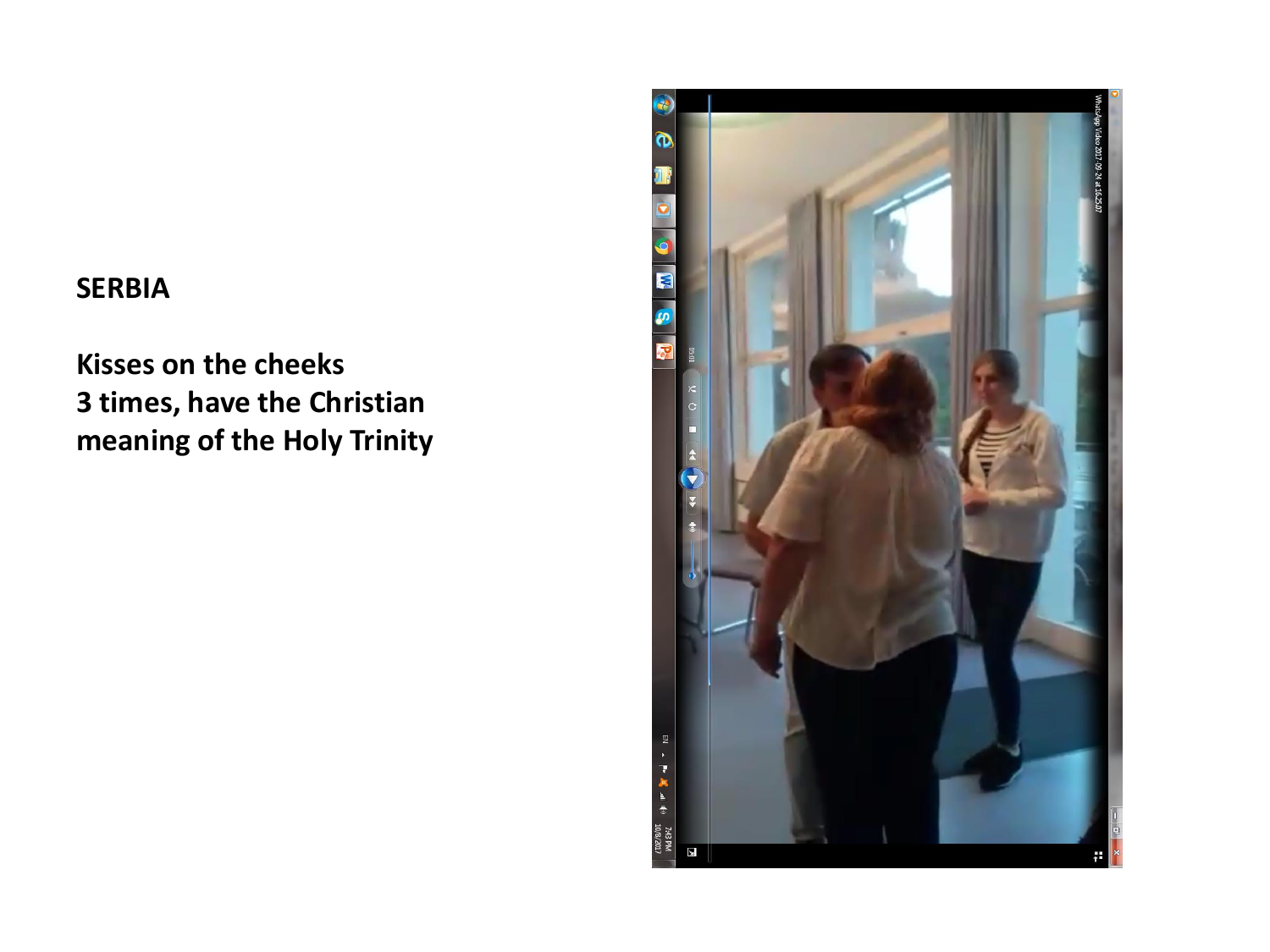### **ROMANIA**

#### **Man greeting Man**

They shake hands.

#### **Woman greeting Woman**

They shake hands and kiss on both cheeks, *starting with the left cheek.*

#### **Man greeting Woman**

They shake hands and kiss on both cheeks.

A polite man will kiss the right hand of a woman as sign of respect because of her position. Romanian is the only language which has the greeting " I kiss your hand" (Sărut -mâna).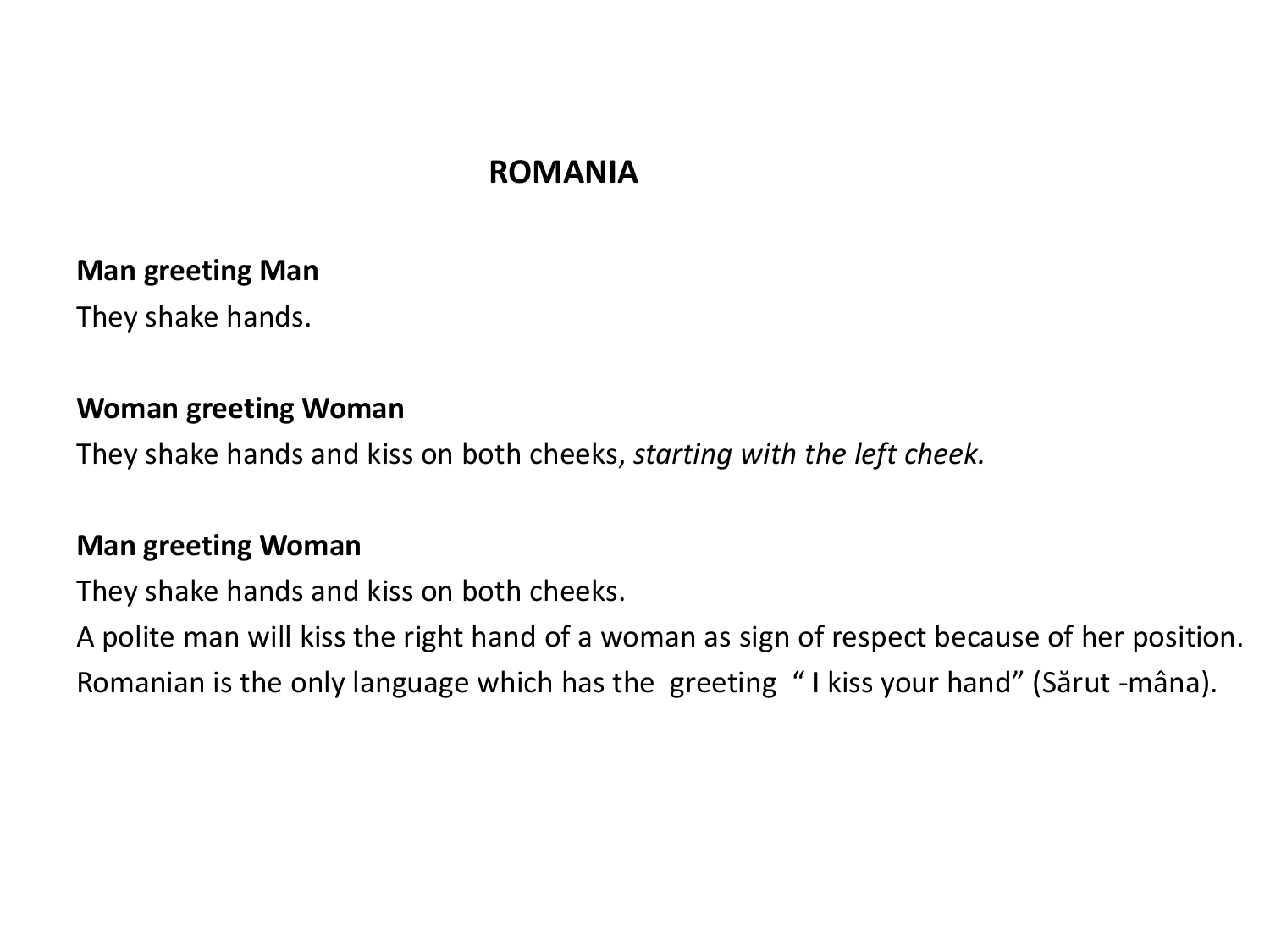### **BULGARIA**

#### **Man greeting Man**

Men shake hands when they meet.

#### **Woman greeting Woman**

Women shake hands and kiss on both cheeks.

#### **Man greeting Woman**

They shake hands and kiss on both cheeks.